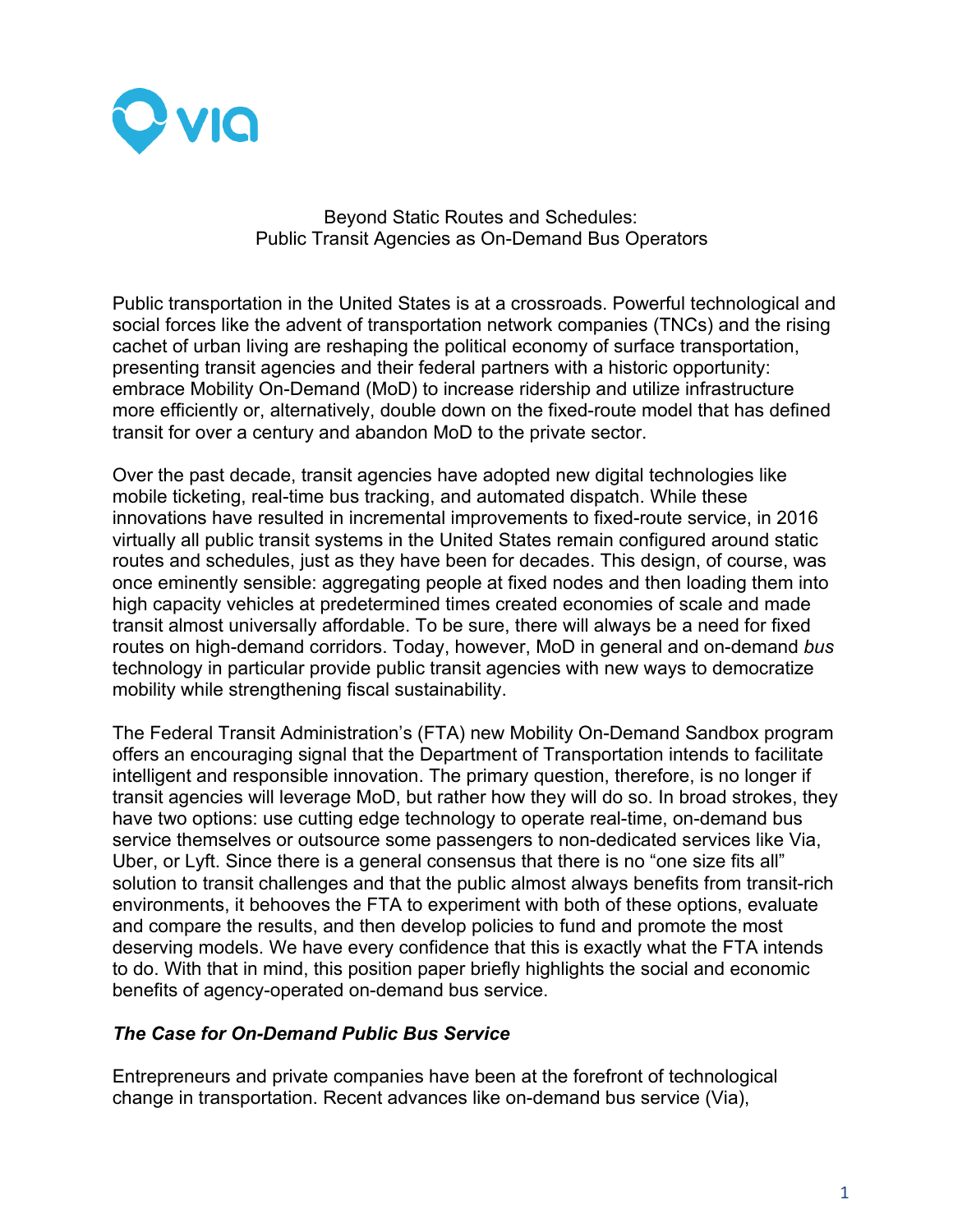

carsharing (ZipCar and Car2Go), ridesourcing (Uber and Lyft), are obvious to all. And yet, transportation touches too many aspects of American life to delegate the stewardship of MoD, easily the biggest revolution in surface transportation in over half a century, exclusively to private companies; the public sector has a meaningful role to play too while recognizing, of course, that private enterprise should remain the primary engine of innovation.

History offers a useful lesson: in the twentieth century, one of the most potent (and overlooked) causes of public transit's slow decline was that the cost of private automobile ownership relative to automobile quality fell much more rapidly than the cost of a transit ticket relative to the quality of a transit trip.<sup>1</sup> Transit was marginalized, in other words, in part because the car industry just innovated faster. This innovation gap had significant socioeconomic consequences. As car ownership became more desirable and relatively more affordable, the people who continued to use public transit (outside of a few major cities like New York and Boston where transit usage remained high) typically did not have a better option; when the middle class decamped en masse to the comfort of private cars, transit was recast as a kind of welfare service, creating a vicious cycle of declining political and fiscal support.

Today, by using algorithms to aggregate passengers in real time and dynamically route vehicles, on-demand bus technology can allow agencies to empower transit-dependent populations with the convenience of semi-custom trips while, at the same time, extending transit's reach to "choice" riders who otherwise use private vehicles and car services. If the public sector forgoes the opportunity to develop its own on-demand bus capabilities and simply outsources rides to TNCs, it risks freezing the most vulnerable members of society out of the MoD revolution. Over the medium and long term, moreover, the gradual convergence of autonomous driving and MoD could pull more "choice" riders off transit, thereby whittling away at political support for transit as a truly *public* service and further undermining mobility options for the most disadvantaged communities.

Fortunately, public transit agencies do not have to choose between social and fiscal responsibility. Using new tools*,* they can shift from a capacity to a demand based service model -- where appropriate -- upgrading the rider experience, promoting equity, and dramatically lowering the cost per trip compared to conventional demand response:

• *Building Ladders of Opportunity* -- By operating on-demand bus service, public transit agencies will connect disadvantaged communities to economic

 <sup>1</sup> Robert Gordon makes this point in his book *The Rise and Fall of American Growth: The U.S. Standard of Living Since the Civil War*, Princeton UP, 2016.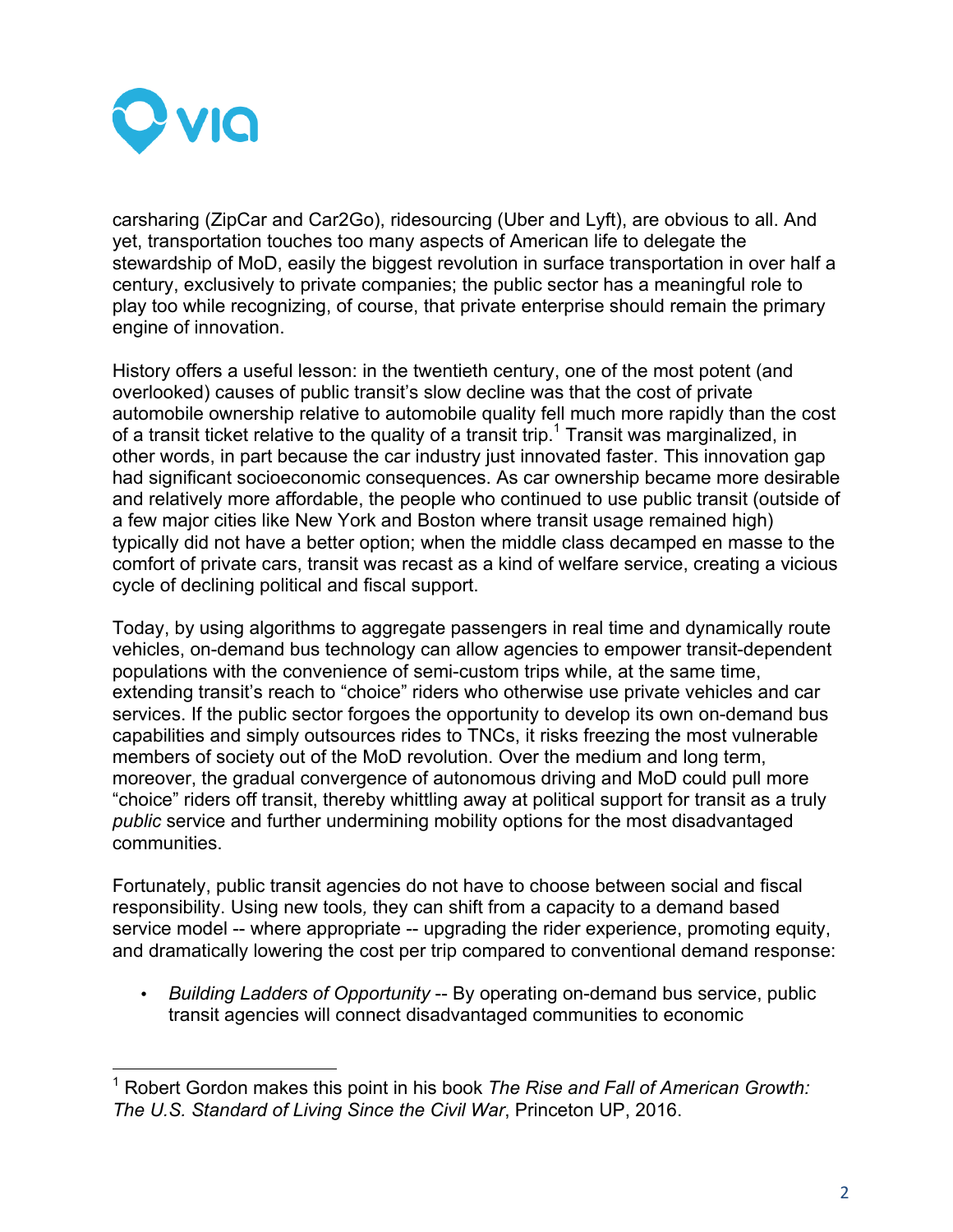

opportunities and healthcare in a cost-effective way, ensuring that on-demand mobility is available to *everyone* who needs it.

- *Enhancing Workforce Efficiency* -- On-demand bus technology will improve transit productivity by transporting more riders per vehicle per hour compared to conventional demand-response service.
- *Making Government Smarter* -- Agency-managed on-demand bus service can provide first/last mile connectivity, optimize conventional demand-response service, and improve the productivity of underperforming fixed-routes without the massive capital expenditures traditionally associated with infrastructure development, thereby returning more mobility on every tax dollar invested.

## *Maximizing the FTA's Operating Funds*

Unfortunately, the availability of beneficial technology does not ensure that it will actually be used, especially when the decision-makers (local transit agencies in this case) face daunting resource constraints. Policy innovation on the federal level or, more specifically, the creation of a funding mechanism enabling transit agencies to experiment with a wide variety of MoD models, is the "last mile" on the road to bringing public transit into the 21st century -- the "first mile" was the FTA's visionary decision to launch the MoD Sandbox.

Whether agencies outsource rides to non-dedicated vehicle fleets or operate ondemand bus service themselves, they confront a similar challenge: financing the actual operation of MoD service. Connecting agencies to the resources they need, therefore, means updating the FTA's subsidy formula, which currently covers a higher percentage of capital expenditures than operating expenditures. This financing model, like the fixedroute configuration of transit more generally, made sense before MoD was possible because it was necessary to spend capital dollars on costly passenger loading and unloading areas and expensive rolling stock in order to create economies of scale. Today, however, virtual infrastructure -- like real-time passenger aggregation and dynamic vehicle routing systems -- creates similar cost efficiencies without the need for large capital investments, freeing up the DOT's limited capital dollars to be invested where they are needed most.

That said, MoD is obviously new to the public sector, which makes it difficult to forecast ridership and fare revenue. In order to encourage transit agencies to pilot different kinds of MoD models, it would be wise for the FTA to fund more of the operating costs than it has traditionally covered, at least during the term of the Sandbox program. Sharing more operating risk will facilitate more service model experimentation and maximize the program's value to the FTA as a learning opportunity.